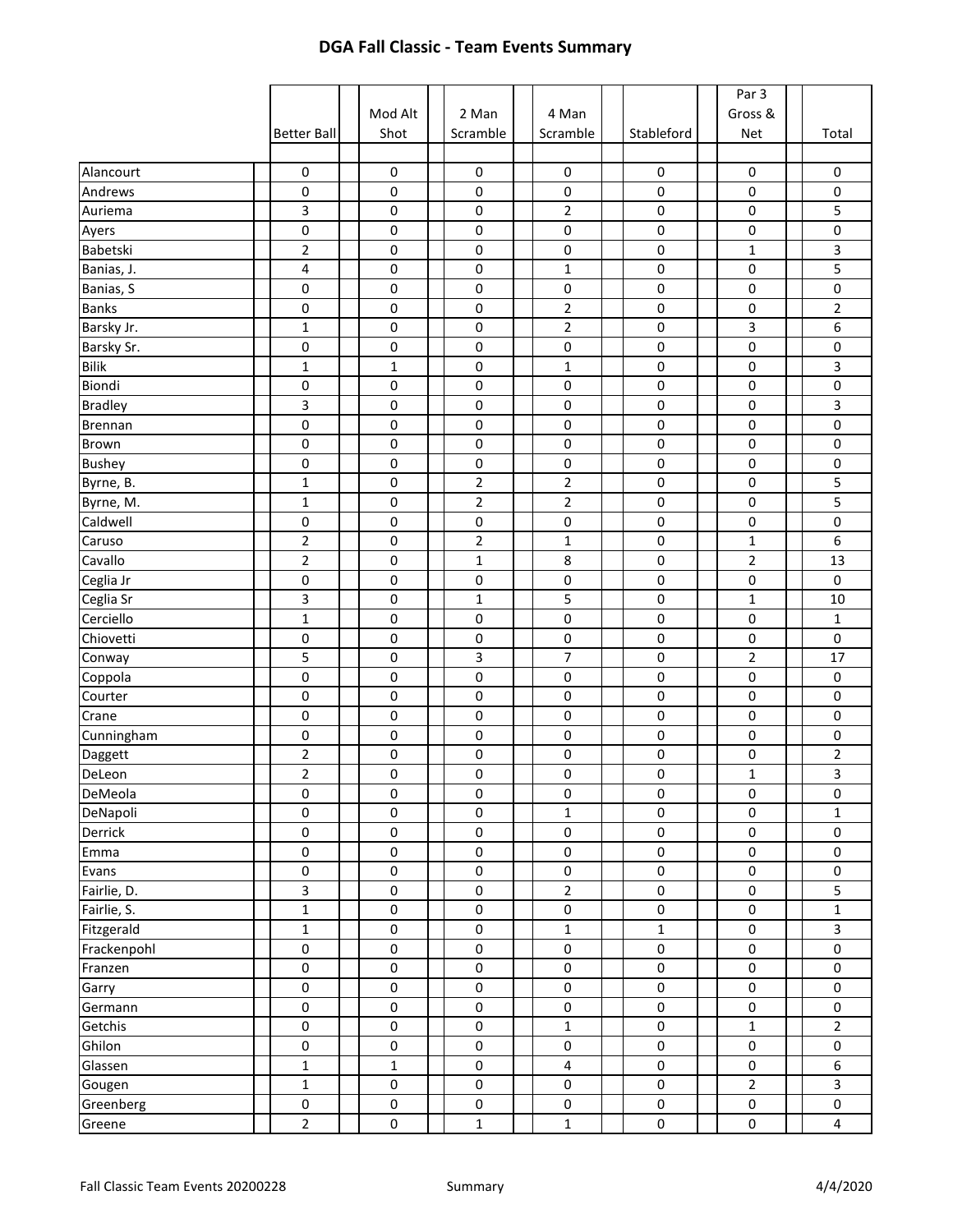| Grote             | 5                         | 0                        | $\pmb{0}$              | $\overline{2}$           | 0                                | $\mathbf{1}$             | 8                           |
|-------------------|---------------------------|--------------------------|------------------------|--------------------------|----------------------------------|--------------------------|-----------------------------|
| Haderer           | 0                         | 0                        | 0                      | $\mathbf{1}$             | 0                                | $\pmb{0}$                | 1                           |
| Hagen, Dean       | $\pmb{0}$                 | 0                        | 0                      | 0                        | 0                                | $\pmb{0}$                | $\pmb{0}$                   |
| Hagen, Duane      | $\mathbf 1$               | 0                        | 0                      | $\mathbf{1}$             | $\mathbf{1}$                     | $\pmb{0}$                | 3                           |
| Heda              | $\pmb{0}$                 | 0                        | 0                      | 0                        | 0                                | $\pmb{0}$                | $\pmb{0}$                   |
| Hennon            | 0                         | 0                        | $\pmb{0}$              | 0                        | 0                                | 0                        | $\pmb{0}$                   |
| Hough             | 0                         | 0                        | $\pmb{0}$              | $\pmb{0}$                | 0                                | 0                        | $\pmb{0}$                   |
| Hynes             | 0                         | 0                        | 0                      | 0                        | 0                                | 0                        | $\pmb{0}$                   |
| Jackson           | $\overline{\mathbf{4}}$   | 0                        | $\overline{2}$         | 4                        | 0                                | $\pmb{0}$                | 10                          |
| Jamieson          | $\pmb{0}$                 | 0                        | $\pmb{0}$              | $\pmb{0}$                | 0                                | $\pmb{0}$                | $\pmb{0}$                   |
| Jeffries          | $\mathbf 2$               | $\pmb{0}$                | $\pmb{0}$              | $\mathbf 1$              | 0                                | $\overline{\mathbf{4}}$  | $\overline{7}$              |
| Jensen            | 0                         | 0                        | $\pmb{0}$              | $\pmb{0}$                | 0                                | 0                        | $\mathbf 0$                 |
| Keefer            | 4                         | 0                        | 5                      | $\mathbf 1$              | 0                                | 0                        | 10                          |
| Keller, B.        | 0                         | 0                        | $\pmb{0}$              | $\mathbf 1$              | 0                                | 0                        | $\mathbf{1}$                |
| Keller, G.        | $\overline{2}$            | 0                        | $\mathbf{1}$           | $\boldsymbol{7}$         | 0                                | $\pmb{0}$                | $10\,$                      |
| Kerr              | 3                         | $\mathbf 1$              | 0                      | $\overline{2}$           | 0                                | $\pmb{0}$                | 6                           |
| Kimberly          | 3                         | 0                        | $\overline{2}$         | 3                        | 0                                | $\overline{2}$           | 10                          |
| Korleski          | $\mathbf 1$               | $\mathbf{1}$             | $\mathbf{1}$           | 10                       | 0                                | $\pmb{0}$                | 13                          |
| Kozlow            | $\mathbf{1}$              | 0                        | $\pmb{0}$              | $\mathbf 2$              | 0                                | 0                        | 3                           |
| Knox              | $\pmb{0}$                 | 0                        | $\pmb{0}$              | $\pmb{0}$                | 0                                | 0                        | $\pmb{0}$                   |
| Krasinski         | 0                         | 0                        | $\pmb{0}$              | $\mathbf 2$              | 0                                | $\pmb{0}$                | $\overline{2}$              |
| Kutzleb           | 0                         | $\pmb{0}$                | 0                      | $\pmb{0}$                | 0                                | $\pmb{0}$                | $\pmb{0}$                   |
| Labombard         | $\pmb{0}$                 | $\pmb{0}$                | $\pmb{0}$              | $\pmb{0}$                | 0                                | $\pmb{0}$                | $\pmb{0}$                   |
| Lanterman         | $\pmb{0}$                 | $\pmb{0}$                | $\pmb{0}$              | $\overline{2}$           | 0                                | $\pmb{0}$                | $\mathbf 2$                 |
| Lavelle           | $\mathbf 1$               | $\pmb{0}$                | $\pmb{0}$              | $\pmb{0}$                | 0                                | $\pmb{0}$                | $\mathbf 1$                 |
| Manos, B.         | $\mathbf{1}$              | $\pmb{0}$                | $\pmb{0}$              | 4                        | 0                                | 0                        | 5                           |
| Manos, J.         | $\overline{2}$            | 0                        | $\mathbf{1}$           | $\mathbf 1$              | 0                                | $\pmb{0}$                | $\overline{\mathbf{4}}$     |
| Mauskopf          | $\mathbf 1$               | 2                        | 0                      | $\overline{2}$           | 0                                | $\pmb{0}$                | 5                           |
| McColgan          | 4                         | 0                        | $\mathbf 1$            | $\overline{2}$           | 0                                | $\pmb{0}$                | $\overline{7}$              |
| McElwine          | $\mathbf 1$               | 0                        | $\pmb{0}$              | $\mathbf{1}$             | 0                                | $\pmb{0}$                | $\overline{2}$              |
|                   |                           |                          |                        | 0                        | 0                                | 0                        | $\pmb{0}$                   |
| McGrath           | 0                         | 0                        | 0                      |                          |                                  |                          |                             |
| Minutello         | $\mathsf{3}$              | 0                        | $\overline{2}$         | 4                        | 0                                | $\overline{2}$           | 11                          |
| Musella           | 0                         | 0                        | 0                      | 3                        | 0                                | 0                        | 3                           |
| Nolan             | $\pmb{0}$                 | 0                        | 0                      | 5                        | 0                                | 4                        | 9                           |
| Novellino         | $\mathbf 2$               | $\pmb{0}$                | $\pmb{0}$              | $\pmb{0}$                | 0                                | $\pmb{0}$                | $\overline{2}$              |
| Nowark            | 5                         | 0                        | $\pmb{0}$              | $\overline{2}$           | 0                                | 3                        | 10                          |
| Onka              | $\pmb{0}$                 | $\mathsf 0$              | $\pmb{0}$              | $\pmb{0}$                | $\mathsf 0$                      | $\overline{2}$           | $\overline{2}$              |
| Pawluk            | 0                         | $\mathsf{O}\xspace$      | $\pmb{0}$              | $\pmb{0}$                | $\pmb{0}$                        | $\pmb{0}$                | $\mathbf 0$                 |
| Perry, D.         | $\boldsymbol{6}$          | 0                        | $\mathbf 1$            | $\overline{7}$           | $\pmb{0}$                        | 3                        | $17\,$                      |
| Perry, J.         | $\pmb{0}$                 | 0                        | $\mathbf 1$            | 5                        | $\pmb{0}$                        | $\pmb{0}$                | 6                           |
| Perry, R.         | $\pmb{0}$                 | 0                        | $\pmb{0}$              | $\overline{\mathbf{4}}$  | $\pmb{0}$                        | $\mathbf{1}$             | 5                           |
| Perry, T.         | $\pmb{0}$                 | 0                        | 0                      | $\overline{2}$           | 0                                | $\mathsf 0$              | $\overline{2}$              |
| Petronchak        | $\mathbf{1}$              | 0                        | 0                      | $\pmb{0}$                | 0                                | $\overline{2}$           | $\mathbf{3}$                |
| Prisco            | $\pmb{0}$                 | 0                        | 0                      | $\mathsf 0$              | 0                                | $\pmb{0}$                | $\mathbf 0$                 |
| Rapp              | $\mathbf 1$               | 0                        | 0                      | $\mathbf 2$              | $\pmb{0}$                        | $\pmb{0}$                | $\mathbf{3}$                |
| Rackowski, E.     | $\pmb{0}$                 | $\mathsf{O}\xspace$      | $\pmb{0}$              | $\pmb{0}$                | 0                                | $\mathsf{O}\xspace$      | $\mathsf 0$                 |
| Rackowski, J. Jr. | $\pmb{0}$                 | 0                        | 0                      | $\pmb{0}$                | $\pmb{0}$                        | $\mathsf 0$              | $\pmb{0}$                   |
| Rackowski, J. Sr. | $\pmb{0}$                 | $\pmb{0}$                | $\pmb{0}$              | $\pmb{0}$                | $\mathsf 0$                      | $\pmb{0}$                | $\mathsf 0$                 |
| Rekemeier         | $\pmb{0}$                 | $\mathbf 0$              | $\pmb{0}$              | $\pmb{0}$                | $\pmb{0}$                        | $\pmb{0}$                | $\pmb{0}$                   |
| Rinaldi           | $\mathbf 0$               | 0                        | $\pmb{0}$              | $\pmb{0}$                | $\pmb{0}$                        | $\pmb{0}$                | $\pmb{0}$                   |
| Rolph             | $\mathbf 1$               | $\mathsf 0$              | $\pmb{0}$              | $\pmb{0}$                | $\pmb{0}$                        | $\pmb{0}$                | $\mathbf{1}$                |
| Rutigliano        | 0                         | 0                        | 0                      | $\pmb{0}$                | $\pmb{0}$                        | $\mathsf{O}\xspace$      | $\pmb{0}$                   |
| Scherer<br>Schorn | $\pmb{0}$<br>$\mathbf{1}$ | $\pmb{0}$<br>$\mathbf 0$ | $\pmb{0}$<br>$\pmb{0}$ | $\mathsf 0$<br>$\pmb{0}$ | $\pmb{0}$<br>$\mathsf{O}\xspace$ | $\mathsf 0$<br>$\pmb{0}$ | $\mathsf 0$<br>$\mathbf{1}$ |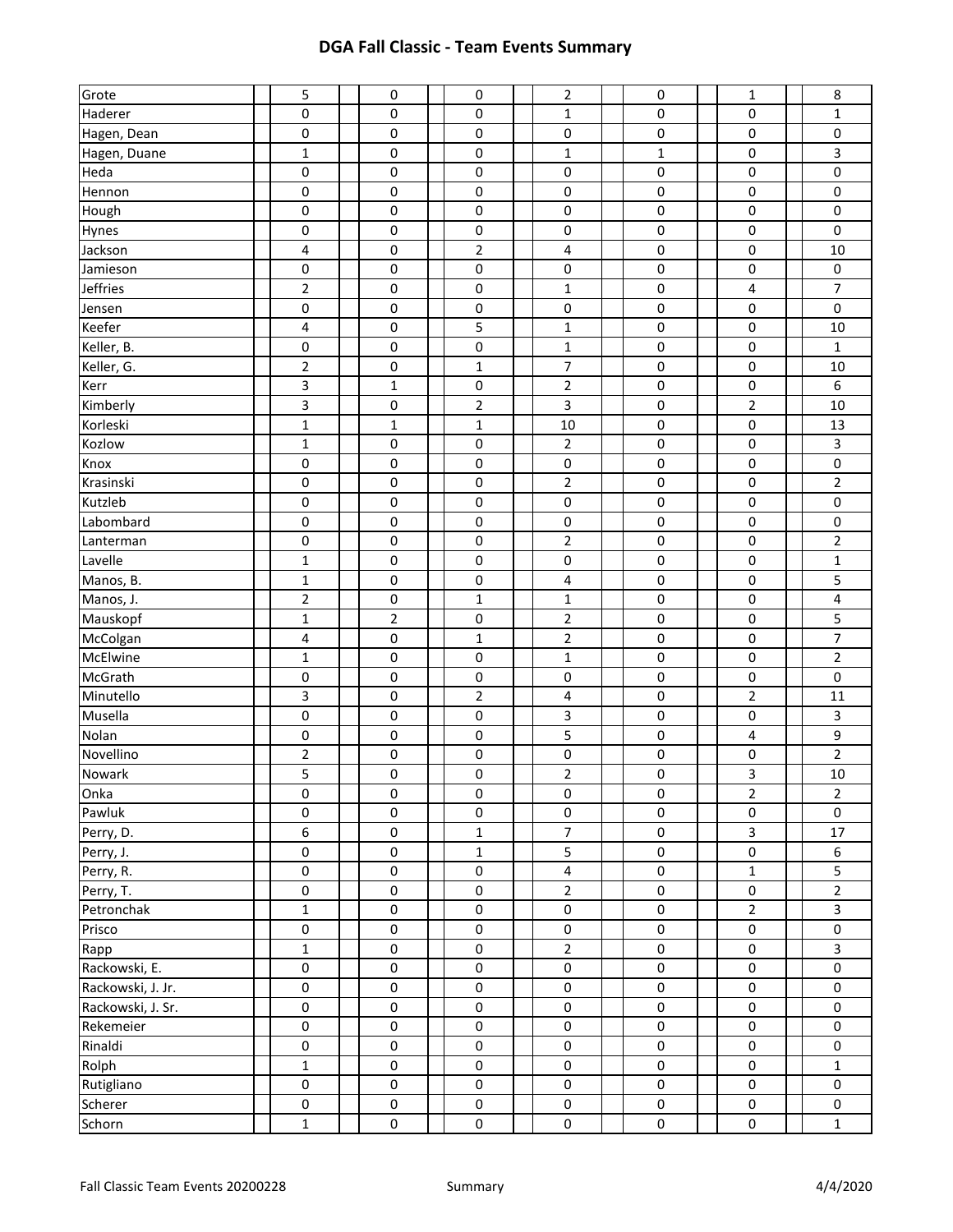| Schuler       | 1              | $\mathbf 0$         | 0                       | 1            | 0           | 3              | 5                       |
|---------------|----------------|---------------------|-------------------------|--------------|-------------|----------------|-------------------------|
| Schwartz      | $\overline{2}$ | 0                   | 0                       | $\mathbf{1}$ | 0           | 1              | 4                       |
| Sgroi         | $\mathbf 1$    | 0                   | $\mathbf{1}$            | $\mathbf{1}$ | $\pmb{0}$   | $\pmb{0}$      | $\mathbf{3}$            |
| Sheridan      | $\mathbf 0$    | $\mathbf 0$         | $\pmb{0}$               | $\pmb{0}$    | $\mathbf 0$ | $\pmb{0}$      | $\mathsf{O}\xspace$     |
| Silva         | $\pmb{0}$      | 0                   | $\mathbf 1$             | $\pmb{0}$    | $\pmb{0}$   | $\pmb{0}$      | $\mathbf 1$             |
| Sinclair      | 3              | 0                   | 0                       | 3            | 0           | $\overline{3}$ | 9                       |
| Smith, D.     | $\mathbf 0$    | 0                   | $\pmb{0}$               | $\mathbf{1}$ | $\pmb{0}$   | $\pmb{0}$      | $\mathbf{1}$            |
| Sokol         | $\mathbf{1}$   | $\pmb{0}$           | $\pmb{0}$               | $\pmb{0}$    | 0           | $\pmb{0}$      | $\mathbf{1}$            |
| <b>Stamas</b> | $\mathbf 1$    | $\pmb{0}$           | $\mathbf 1$             | $\mathbf{1}$ | 0           | $\mathbf{1}$   | 4                       |
| Stein         | $\pmb{0}$      | $\mathbf 0$         | $\mathbf 0$             | $\pmb{0}$    | $\pmb{0}$   | $\mathbf 0$    | $\pmb{0}$               |
| Szem          | $\overline{2}$ | $\mathbf 0$         | 0                       | $\pmb{0}$    | 0           | $\pmb{0}$      | $\overline{2}$          |
| Thiry, F.     | $\mathbf 0$    | 0                   | $\overline{2}$          | 3            | $\pmb{0}$   | $\pmb{0}$      | 5                       |
| Thiry, L.     | 4              | 0                   | 0                       | 4            | 0           | $\overline{2}$ | 10                      |
| Thompson Jr.  | $\mathbf{1}$   | 0                   | $\pmb{0}$               | 3            | $\pmb{0}$   | $\pmb{0}$      | $\overline{4}$          |
| Thompson Sr.  | 10             | $\mathbf{1}$        | $\overline{\mathbf{4}}$ | $\mathbf{1}$ | 0           | $\pmb{0}$      | 16                      |
| Thomson       | $\mathbf 0$    | 0                   | $\pmb{0}$               | 0            | 0           | $\pmb{0}$      | $\pmb{0}$               |
| Wagner Jr.    | 1              | 0                   | $\pmb{0}$               | $\mathbf{1}$ | $\pmb{0}$   | $\overline{2}$ | $\overline{4}$          |
| Wagner Sr.    | $\pmb{0}$      | $\mathsf{O}\xspace$ | $\mathbf{1}$            | $\pmb{0}$    | $\pmb{0}$   | $\pmb{0}$      | $\mathbf 1$             |
| Waldron       | $\mathbf 2$    | $\pmb{0}$           | $\pmb{0}$               | $\mathbf 0$  | $\pmb{0}$   | $\pmb{0}$      | $\overline{2}$          |
| Wallace       | $\mathbf 0$    | 0                   | 0                       | 0            | 0           | 0              | $\pmb{0}$               |
| Watson        | $\mathbf 0$    | 0                   | 0                       | $\pmb{0}$    | 0           | $\pmb{0}$      | $\pmb{0}$               |
| Weckenman     | $\mathbf 0$    | $\mathsf 0$         | $\mathbf 0$             | $\mathbf 0$  | 0           | $\pmb{0}$      | $\pmb{0}$               |
| Whelan        | $\pmb{0}$      | 0                   | 0                       | $\pmb{0}$    | 0           | $\pmb{0}$      | $\pmb{0}$               |
| Winhold       | $\pmb{0}$      | 0                   | 0                       | 0            | 0           | $\pmb{0}$      | $\pmb{0}$               |
| Wolters       | $\overline{2}$ | $\mathbf{1}$        | $\mathbf{1}$            | $\mathbf{1}$ | $\pmb{0}$   | $\overline{2}$ | $\overline{7}$          |
| Wrobel, D.    | $\pmb{0}$      | $\pmb{0}$           | $\pmb{0}$               | $\pmb{0}$    | $\pmb{0}$   | $\pmb{0}$      | $\pmb{0}$               |
| Wrobel, T.    | $\mathbf{1}$   | 0                   | 0                       | 0            | 0           | $\pmb{0}$      | $\mathbf{1}$            |
| Zappulla, B.  | $\pmb{0}$      | 0                   | 0                       | 0            | 0           | $\pmb{0}$      | $\pmb{0}$               |
| Zappulla, C.  | $\mathbf{1}$   | 0                   | $\pmb{0}$               | 3            | 0           | $\pmb{0}$      | $\overline{\mathbf{4}}$ |